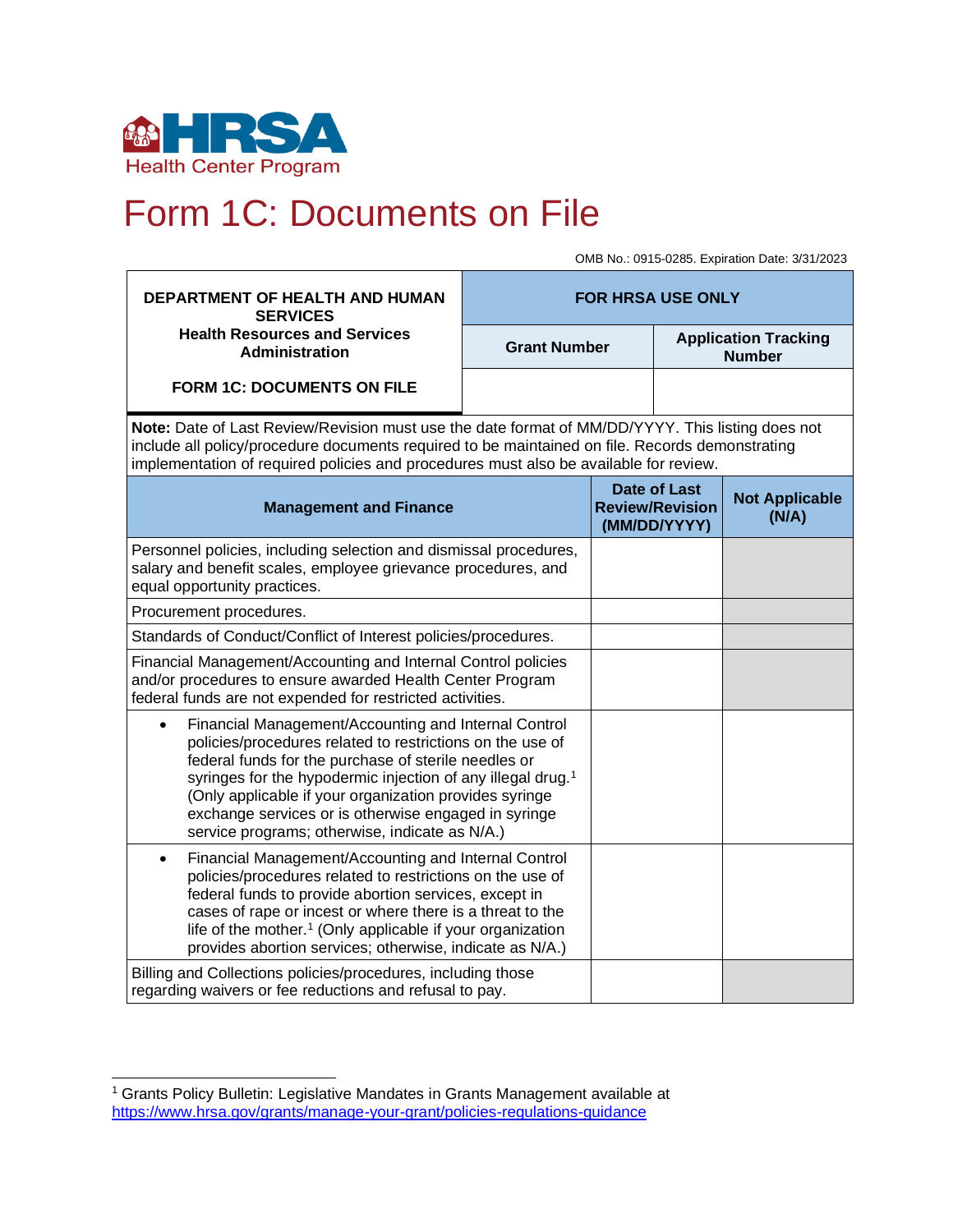| <b>DEPARTMENT OF HEALTH AND HUMAN</b><br><b>SERVICES</b><br><b>Health Resources and Services</b><br>Administration                                                                   | <b>FOR HRSA USE ONLY</b> |                                                                              |                                                                       |                                |
|--------------------------------------------------------------------------------------------------------------------------------------------------------------------------------------|--------------------------|------------------------------------------------------------------------------|-----------------------------------------------------------------------|--------------------------------|
|                                                                                                                                                                                      | <b>Grant Number</b>      |                                                                              | <b>Application Tracking</b><br><b>Number</b>                          |                                |
| <b>FORM 1C: DOCUMENTS ON FILE</b>                                                                                                                                                    |                          |                                                                              |                                                                       |                                |
| <b>Services</b>                                                                                                                                                                      |                          | <b>Date of Last</b><br><b>Review/Revision</b><br>(maximum 100<br>characters) |                                                                       |                                |
| Credentialing/Privileging operating procedures.                                                                                                                                      |                          |                                                                              |                                                                       |                                |
| Coverage for Medical Emergencies During and After Hours<br>operating procedures.                                                                                                     |                          |                                                                              |                                                                       |                                |
| Continuity of Care/Hospital Admitting operating procedures.                                                                                                                          |                          |                                                                              |                                                                       |                                |
| Sliding Fee Discount Program policies, operating procedures, and<br>sliding fee schedule.                                                                                            |                          |                                                                              |                                                                       |                                |
| Quality Improvement/Assurance Program policies and operating<br>procedures that address clinical services and management,<br>patient safety, and confidentiality of patient records. |                          |                                                                              |                                                                       |                                |
| Governance                                                                                                                                                                           |                          |                                                                              | Date of Last<br><b>Review/Revision</b><br>(maximum 100<br>characters) | <b>Not Applicable</b><br>(N/A) |
| Governing Board Bylaws.                                                                                                                                                              |                          |                                                                              |                                                                       |                                |
| Co-Applicant Agreement (Only applicable to public entity health<br>centers; otherwise, indicate as N/A.)                                                                             |                          |                                                                              |                                                                       |                                |
| Evidence of Nonprofit or Public Center Status                                                                                                                                        |                          |                                                                              |                                                                       |                                |

Public Burden Statement: Health centers (section 330 grant funded and Federally Qualified Health Center look-alikes) deliver comprehensive, high quality, cost-effective primary health care to patients regardless of their ability to pay. The Health Center Program application forms provide essential information to HRSA staff and objective review committee panels for application evaluation; funding recommendation and approval; designation; and monitoring. The OMB control number for this information collection is 0915-0285 and it is valid until 3/31/2023. This information collection is mandatory under the Health Center Program authorized by section 330 of the Public Health Service (PHS) Act [\(42 U.S.C. 254b\)](http://uscode.house.gov/view.xhtml?req=granuleid:USC-prelim-title42-section254b&num=0&edition=prelim). Public reporting burden for this collection of information is estimated to average 30 minutes per response, including the time for reviewing instructions, searching existing data sources, and completing and reviewing the collection of information. Send comments regarding this burden estimate or any other aspect of this collection of information, including suggestions for reducing this burden, to HRSA Reports Clearance Officer, 5600 Fishers Lane, Room 14N136B, Rockville, Maryland, 20857 or [paperwork@hrsa.gov.](mailto:paperwork@hrsa.gov)

## **Instructions**

This form provides a summary of documents that support the implementation of Health Center Program requirements, as outlined in the Health Center Program [Compliance Manual;](https://www.bphc.hrsa.gov/programrequirements/compliancemanual/introduction.html) however, it does not provide an exhaustive list of all types of health center documents (e.g., policies and procedures, protocols, legal documents).

You must provide the date that each document was last reviewed/revised or select Not Applicable (N/A).